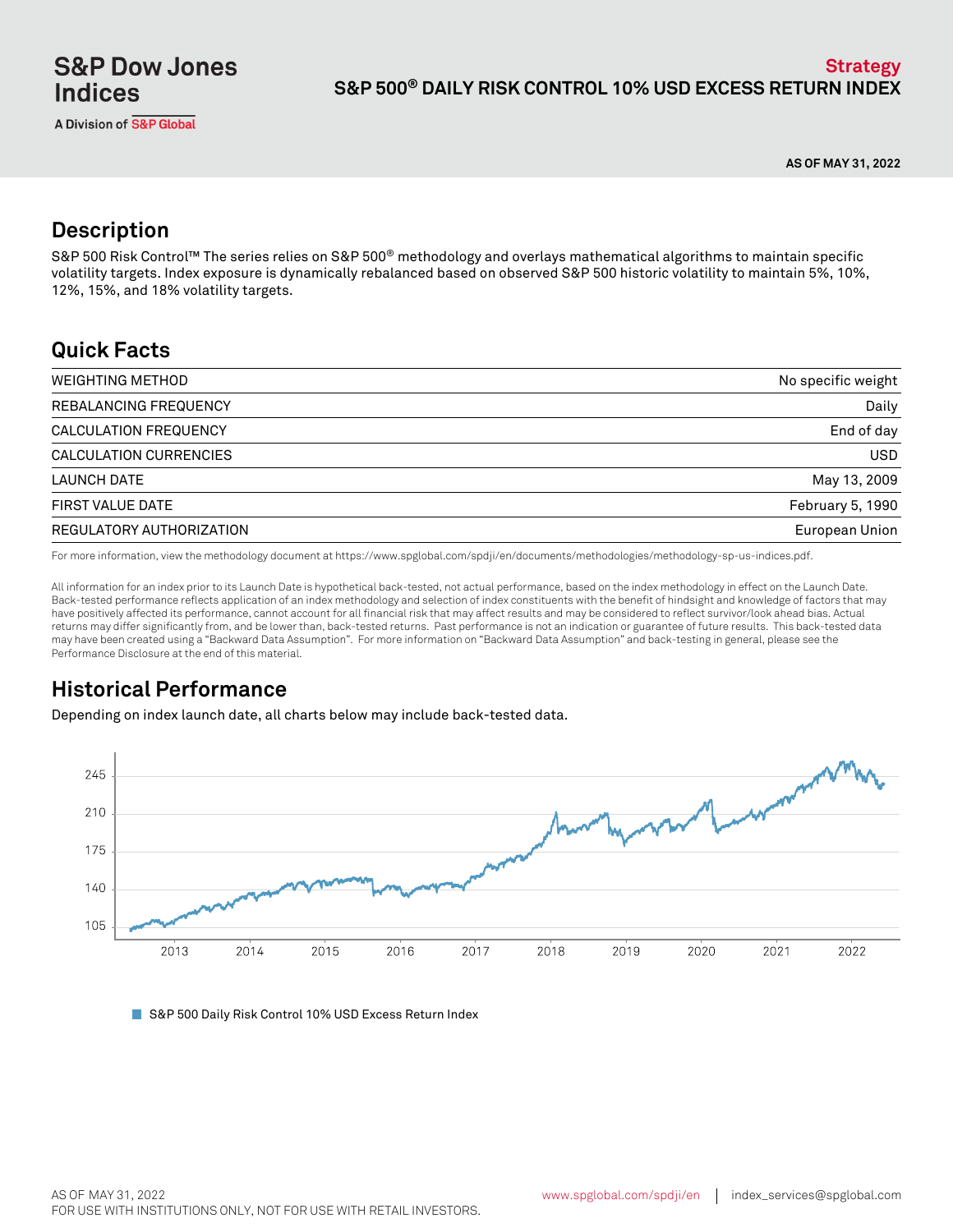A Division of S&P Global

**AS OF MAY 31, 2022**

## **Performance**

| <b>INDEX LEVEL</b> | <b>RETURNS</b> |           |        | <b>ANNUALIZED RETURNS</b> |       |       |               |
|--------------------|----------------|-----------|--------|---------------------------|-------|-------|---------------|
|                    | 1 MO           | 3 MOS     | YTD.   | ∣ YR                      | 3 YRS | 5 YRS | <b>10 YRS</b> |
| Excess Return      |                |           |        |                           |       |       |               |
| 238.01             | $-0.03%$       | $-2.86\%$ | -7.81% | 0.71%                     | 7.6%  | 7.5%  | 8.67%         |

# **Calendar Year Performance**

| 2021          | 2020  | 2019   | 2018     | 2017   | 2016  | 2015     | 2014  | 2013   | 2012 |
|---------------|-------|--------|----------|--------|-------|----------|-------|--------|------|
| Excess Return |       |        |          |        |       |          |       |        |      |
| 17.39%        | 2.86% | 15.11% | $-3.13%$ | 27.73% | 6.12% | $-3.77%$ | 7.26% | 24.98% | 7%   |

### **Risk**

| <b>ANNUALIZED RISK</b> |        |               | ANNUALIZED RISK-ADJUSTED RETURNS |       |               |
|------------------------|--------|---------------|----------------------------------|-------|---------------|
| 3 YRS                  | 5 YRS  | <b>10 YRS</b> | 3 YRS                            | 5 YRS | <b>10 YRS</b> |
| Excess Return          |        |               |                                  |       |               |
| 9.41%                  | 10.47% | 9.24%         | 0.81                             | 0.72  | 0.94          |

Risk is defined as standard deviation calculated based on total returns using monthly values.

# **Tickers**

|                          | -----          |               |
|--------------------------|----------------|---------------|
|                          |                |               |
| $\overline{\phantom{0}}$ | ┓ <del>៶</del> | $\sim$ $\sim$ |
|                          |                |               |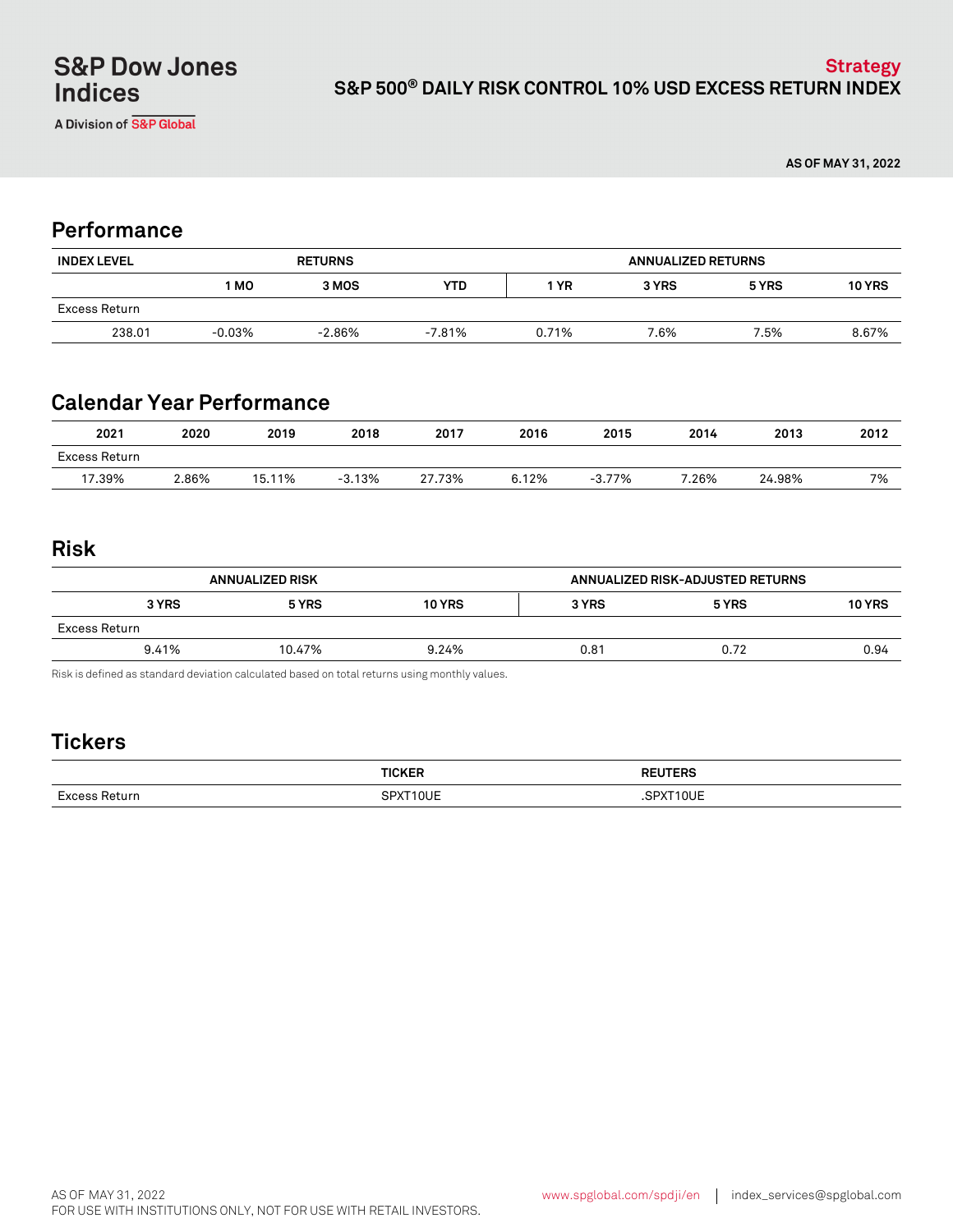# **S&P Dow Jones Indices**

A Division of S&P Global

### **S&P 500® DAILY RISK CONTROL 10% USD EXCESS RETURN INDEX Strategy**

**AS OF MAY 31, 2022**

#### **CONTACT US**

index\_services@spglobal.com **www.spglobal.com/spdji/en New York**

**S&P Dow Jones Custom Indices** customindices@spglobal.com **Mexico City**<br>52 (55) 1037 5290

1 212 438 7354 1 877 325 5415

**Mexico City Mumbai**

**London** 44 207 176 8888 61 2 9255 9802 86.10.6569.2770

971 (0)4 371 7131 **Dubai**

91-22-2272-5312

**Beijing**

852 2532 8000 **Hong Kong**

**Tokyo** 81 3 4550 8564

**Sydney**